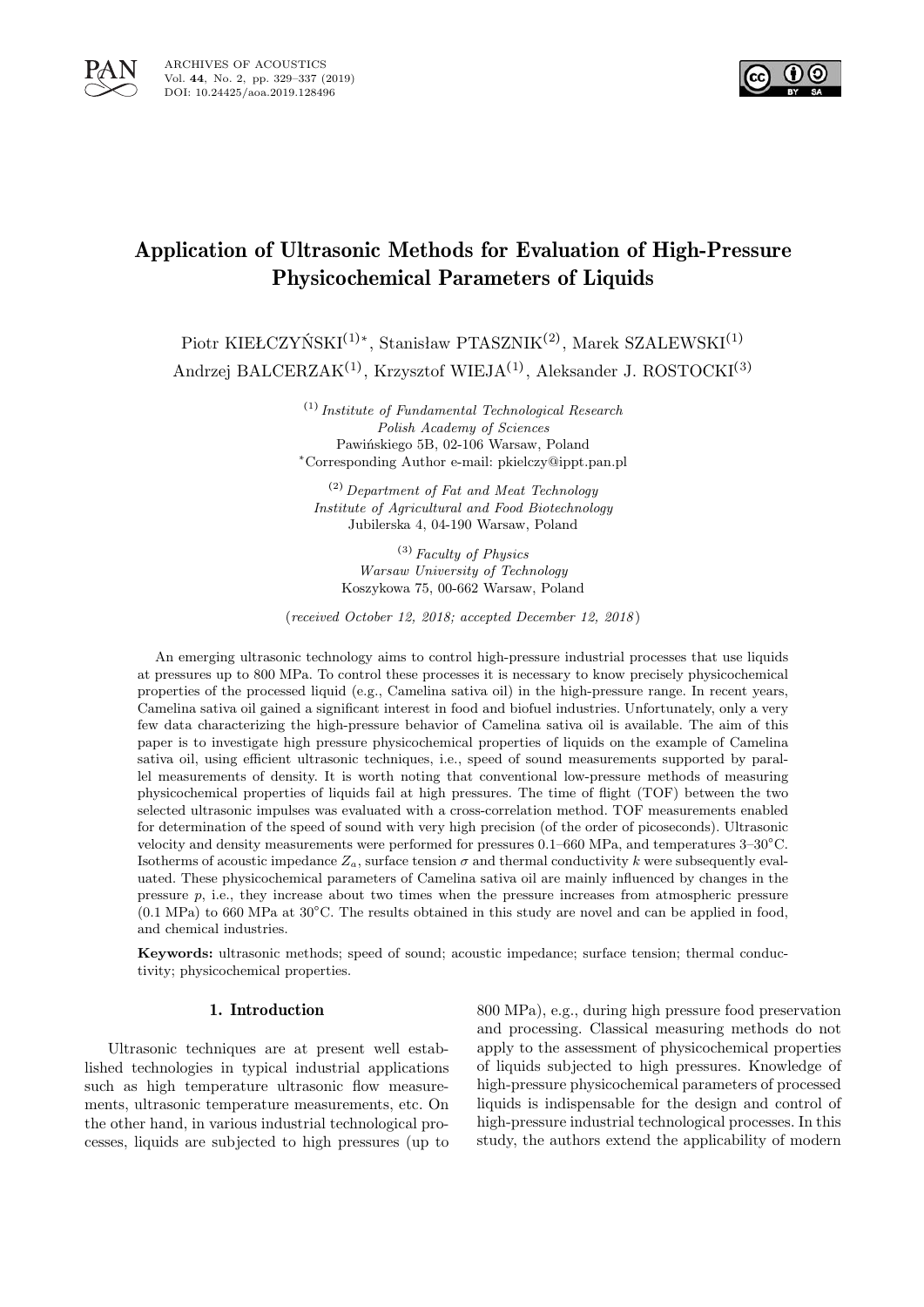ultrasonic methods into the high-pressure range to determine the physicochemical properties of liquids.

This paper presents an innovative application of ultrasonic methods for determining physicochemical parameters of liquids under high pressure. The determination of physicochemical parameters of liquids using classical (mechanical) methods is practically impossible in the high-pressure range (>200 MPa). This fact motivated the authors to take up this challenge.

Recently, we witness a "renaissance" of the ultrasonic technology in industrial applications due to developments in modern digital electronics (computerized instrumentation), implementation of sophisticated signal processing algorithms and progress in high pressure (high temperature) ultrasonic transducers. Indeed, the results of the research, presented in this paper, would be impossible without the application of modern state-of-the-art ultrasonic measurement techniques.

It should be stressed that the ultrasonic technology is at present the only technology which can provide online measurement in high-pressure conditions. Other advantages of the ultrasonic technology are, its nonintrusiveness and a possibility of full automation.

To attain the goal of our research, the authors applied innovative ultrasonic methods (i.e., measurement of the speed of sound and parallel density measurements under high pressure) that are particularly convenient for determining physicochemical parameters of liquids at high pressure range. Investigations of high-pressure physicochemical parameters of liquids have been carried out in this work (on the example of Camelina sativa oil).

Camelina sativa oil is successfully used in both edible and industrial products. Camelina sativa has recently gained new interest due to high content of omega-3 fatty acids (polyunsaturated fatty acids) and vitamin E.

Potential Camelina's industrial applications include: environmentally safe paints, cosmetics, biopolymers and low-emission biodiesel fuels (Rokka *et al*., 2002; Ciubota-Rosie *et al*., 2013; Waraich *et al*., 2013; Popa *et al*., 2017). Moreover, biofuel based on Camelina sativa oil (as a raw material) has recently been used in the aviation (SHONNARD *et al.*, 2010; KAMIN, RUDY, 2011).

A number of papers on the physicochemical and thermodynamic properties of the Camelina oil (at atmospheric pressure) have been published (Abramovič, ABRAM, 2005; PETCU *et al.*, 2016), but there is a general lack of studies on the properties of this oil in the high pressure range. Such an information is however indispensable in optimal design, modeling and performance of high-pressure processes and technological systems. Modeling the thermodynamic behavior of foods during high-pressure processing is difficult due to the lack of quantitative data describing their thermophysical properties under high pressure conditions (Kondakci, Zhou, 2017).

The knowledge of thermophysical properties of liquids is of vital relevance in design process in a number of industrial applications. Thermophysical properties play also an important role in prediction of heat transfer during the handling, processing, canning, storing, and distribution of foods at an ambient pressure (Ardia *et al*., 2004).

Thermal conductivity k is one of the most important physical properties of food and agricultural materials, and is a critical parameter in the design and modeling of many thermal processes in food engineering  $(ZHU et al., 2008; ZÚÑIGA, LE-BAIL, 2009)$ . For this reason, the authors use an original (at high-pressure range) ultrasonic method (i.e., speed of sound measurements), evaluated in this paper isotherms of the thermal conductivity  $k$  of Camelina sativa oil in the high pressure range.

Hydrostatic pressures used in high pressure industrial technologies may range from 100 to 800 MPa. In order to reflect the reality of the existing industrial procedures, our experiments were performed in the pressure range from 0.1 to 660 MPa.

Conventional (mechanical) methods for measuring physicochemical properties of liquids cannot be extended to high pressure conditions. As a result, these methods are of no use in real industrial conditions, especially in an on-line monitoring of technological parameters of liquids. As a consequence, there exist a strong demand for new industrial grade measurement methods, which can be used to monitor the actual online parameters of liquids.

Ultrasonic techniques are a very promising solution to this problem (Rostocki *et al*., 2013; Kiełczyński, Szalewski, 2011; Kiełczyński *et al*., 2012; 2014a; 2014b; 2015; 2017a; 2017b; POVEY, 2017; DZIDA, 2010) which are particularly suitable for measuring physicochemical properties of liquids at high pressures.

The main objective of the research, presented in this paper, was quantitative determination of the impact of high pressure on physicochemical parameters of liquids on the example of the Camelina sativa oil.

To this end, the authors employed innovative (at high-pressure range) measurement techniques, such as ultrasonic measurement of the speed of sound  $c$  supported by parallel measurements of density  $\rho$ .

The measurements of the speed of sound c and the density  $\rho$ , in the Camelina sativa oil, with known composition, were performed under high pressure conditions (from an atmospheric pressure up to 660 MPa), at various temperatures (from 3 to 30○C).

The measured values of the speed of sound c and the density  $\rho$  (as a function of pressure p and temperature  $T$ ), were basis for further evaluation of isotherms of the acoustic impedance  $Z_a$  and thermal conductivity k of the investigated Camelina sativa oil.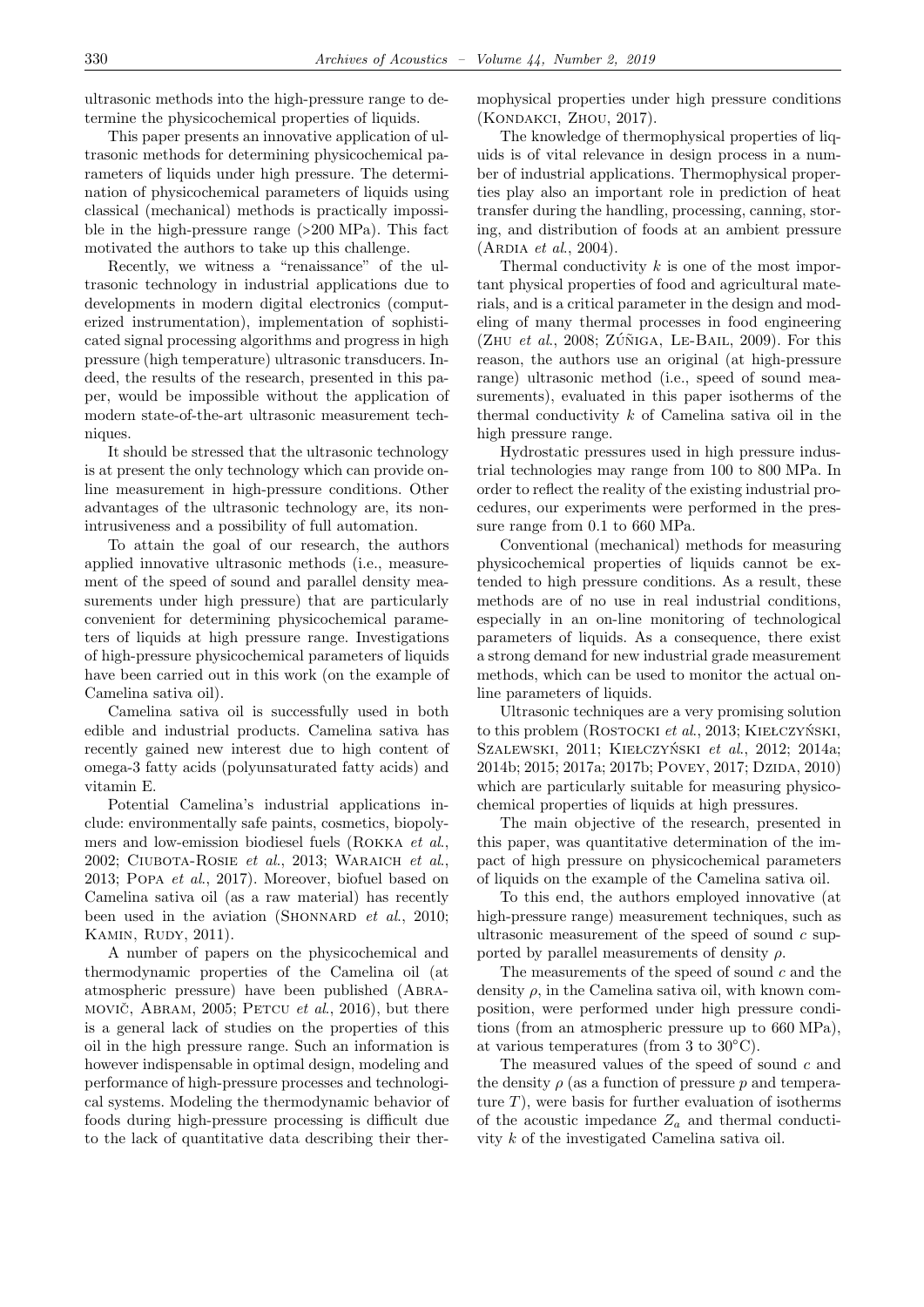To the best authors' knowledge, quantitative evaluation of the speed of sound c, the density  $\rho$  of the Camelina sativa oil and its related physicochemical parameters, i.e., acoustic impedance  $Z_a$ , surface tension  $\sigma$ , and thermal conductivity k, in the high pressure range, was not yet published in the scientific literature.

The authors hope that the results of research, presented in this paper, enriched our knowledge about the application of modern ultrasonic measuring methods to evaluate high-pressure parameters of liquid foodstuffs at various temperatures and can be of crucial importance in the engineering practice in the precise design of new technological processes, systems and devices in the food and chemical industries.

# 2. Experimental setup

High pressure measurements were performed in the computerized ultrasonic setup shown in Fig. 1.



Fig. 1. Basic diagram of the computerized ultrasonic setup used in measurements of the speed of sound  $c$  and density  $\rho$  of investigated liquids subjected to high pressures at various temperatures. The "Tr" symbol stands for ultrasonic transducers.

The investigated liquid was pressurized in a custom-designed high pressure chamber, which was essentially a cylinder with the following dimensions: length =  $23 \text{ cm}$ , inner diameter =  $1.7 \text{ cm}$ , working volume =  $52 \text{ cm}^3$ . The chamber was equipped with a vertically moving piston and sealed with a Bridgman sealing system of the second type. The temperature inside the chamber was stabilized with a precision of  $±0.1^{\circ}$ C and measured with a type K thermocouple. The pressure was measured with a Manganin resistive sensor.

Two ultrasonic transducers placed in the high pressure chamber (see Fig. 1), were immersed in the measured liquid. The longitudinal ultrasonic wave propagates in the investigated liquid between these two transducers. The frequency of ultrasonic waves used in measurements was 5 MHz.

The changes in the liquid density  $\rho$ , as a function of pressure for various temperatures, were inferred from changes in the volume of the investigated oil sample in the high-pressure chamber.

More details about the measurement methods and the experimental setup were given in previous papers of the authors (Rostocki *et al*., 2013; Kiełczyński *et al*., 2014a; 2014b; 2017a; 2017b).

The isotherms of the speed of sound  $c$  and the density  $\rho$  of the Camelina sativa oil were evaluated in the pressure range from 0.1 MPa up to 660 MPa and for temperatures changing from 3○C to 30○C, namely at 3, 10, 20 and 30○C.

# 3. Signal processing procedures

In this paper, the speed of sound  $c$  of the ultrasonic waves propagating in the investigated liquid was determined from measurements of the time-of-flight (TOF)  $\tau_d$  between two selected ultrasonic impulses (see Fig. 2) and the distance between the transducers.



Fig. 2. An example of two ultrasonic impulses of RF frequency ∼5 MHz received in the measurement setup at ∼4 µs and ∼22 µs. Approximate time difference (TOF) between impulses ∼18 µs. The ultrasonic signal was digitized with a sampling rate 62.5 MHz (every 16 ns). Total number of points in the ultrasonic signal equals 2048.

Many different signal processing techniques have been proposed in the past to determine the time delay (TOF), such as those using Hilbert transform, Kalman filtering, cepstrum analysis, cross-spectrum, adaptive tracking, etc. However, the classical cross-correlation method of TOF determination (Sugasawa, 2002; Viola, Walker, 2003), still holds its many unique features, such as robustness, computational efficiency, fast execution time, ability to work with very noisy ultrasonic signals, etc.

In this paper, the measurements of the TOF were performed digitally within an industrial PC computer using an advanced cross-correlation method (Sugasawa, 2002; Viola, Walker, 2003).

In the theory of signal processing, the crosscorrelation function  $h(t)$ , between two continuous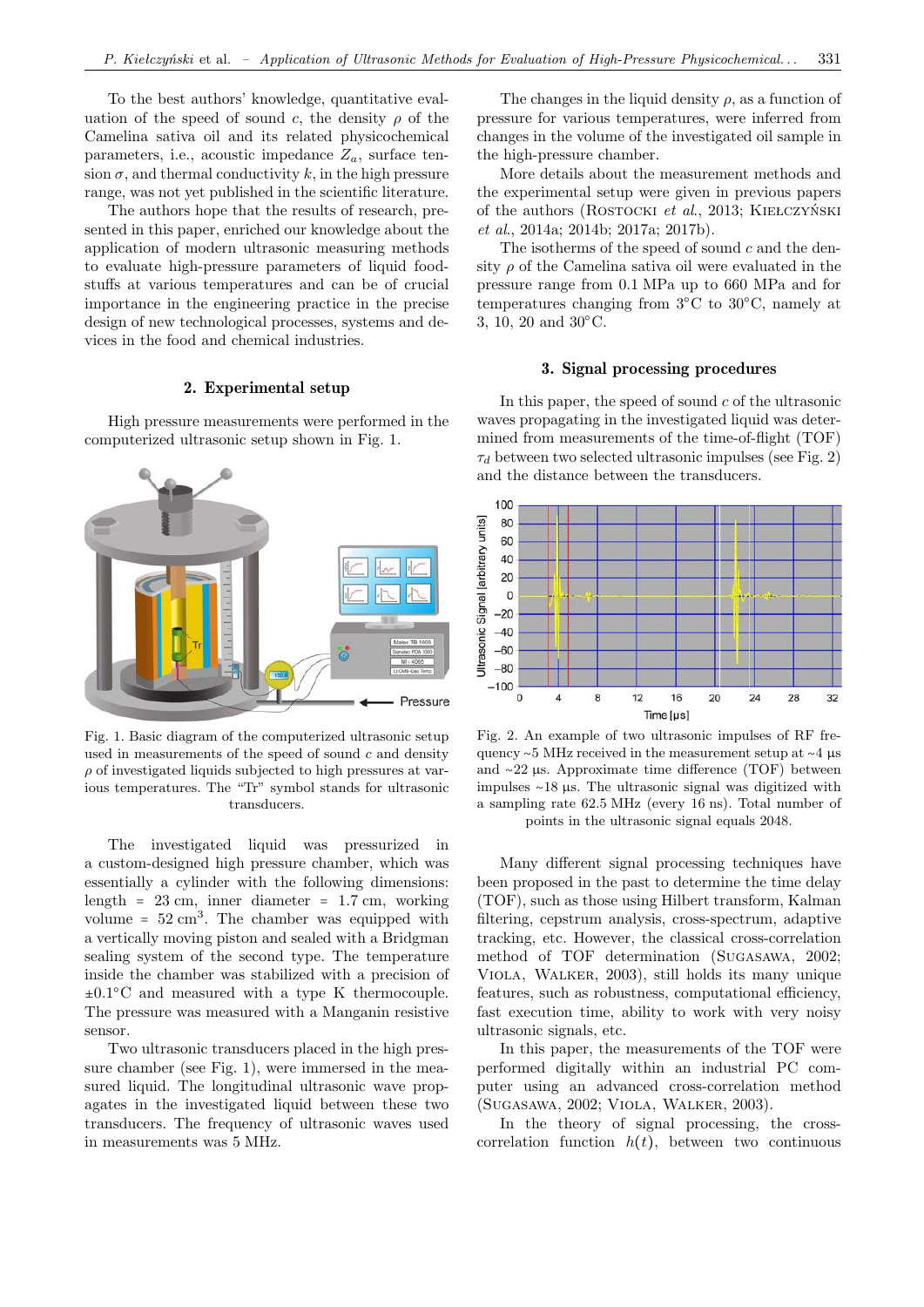functions (impulses) of time t,  $f(t)$ , and  $g(t)$ , is defined as:  $+\infty$ 

$$
h(t) = \int_{-\infty}^{\infty} f(\tau)g(t+\tau) d\tau.
$$
 (1)

If the second impulse (echo)  $g(t)$  is a scaled and time shifted version of the first echo  $f(t)$ , see Fig. 2, then the maximum of the cross-correlation function  $h(t)$  occurs exactly at the time  $t = \tau_d$ , which equals the time-of-flight  $\tau_d$  = TOF, between the two selected ultrasonic impulses. In fact, the second echo  $g(t)$  is proportional to the shifted in time first echo  $f(t - \tau_d)$ , i.e.,  $g(t) = A \cdot f(t - \tau_d)$ . So that, for square integrable functions the Schwartz inequality (ARFKEN, WEBER, 2005) resulting from Eq. (1) can be written as:

$$
h(t) = A \cdot \int_{-\infty}^{+\infty} f(\tau) \cdot f(t - \tau_d + \tau) d\tau
$$
  

$$
\leq A \cdot \left(\int_{-\infty}^{+\infty} |f(\tau)|^2 d\tau\right)^{1/2}
$$
  

$$
\cdot \left(\int_{-\infty}^{+\infty} |f(t - \tau_d + \tau)|^2 d\tau\right)^{1/2}.
$$
 (2)

The inequality " $\leq$ " sign in relation (2) can be substituted by the equality "=" sign if and only if  $f(\tau) = f(t - \tau_d + \tau)$ , i.e., when the following condition  $t - \tau_d = 0$  holds, see Subsec. 4.2 in (HAYKIN, 2001). Consequently, for  $t = \tau_d$  relation (2) can be written as:

$$
h(\tau_d) = A \cdot \int_{-\infty}^{+\infty} |f(\tau)|^2 \, \mathrm{d}\tau = A \cdot \int_{-\infty}^{+\infty} |F(f)|^2 \, \mathrm{d}f,\qquad(3)
$$

where the second equality on the right-hand-side of Eq. (3) results from the Parseval's theorem and  $F(f)$ stands for the Fourier transform of function  $f(t)$ .

Equation (3) shows clearly that, at the time instance  $t = \tau_d$ , equal to the time delay (TOF) between the two echoes, the cross-correlation function  $h(t)$  given by Eq. (1) reaches maximum. For discrete signals this property of the cross-correlation function was proven in Subsec. 2.6.2 in (PROAKIS, Manolakis, 1966). It is worth noticing that the value of the cross-correlation function  $h(\tau_d)$  at the instant of time  $t = \tau_d$  is proportional to the energy of the first echo signal  $f(t)$ , in the ultrasonic signal, see Eq. (3).

The cross-correlation function, for two ultrasonic impulses delimited in Fig. 2 by red and white vertical cursors, is shown in Fig. 3. The cross-correlation method used in determination of the TOF has many advantages. Firstly, it can be calculated very fast in



Fig. 3. Cross-correlation function  $h(t)$  (for two ultrasonic impulses delimited in Fig. 2 by red and white vertical cursors) calculated digitally, employing three times FFT algorithm in Eq. (4). The maximum of the cross-correlation function determines the TOF =  $18.288 \mu s$  between the ultrasonic impulses.

real time using Fourier Transformation (FT) in conjunction with its fast digital implementation FFT, see Chap. 6 in (Proakis, Manolakis, 1966), i.e.,

$$
h(t) = FT^{-1} \{ FT^* [f(t)] \cdot FT [g(t)] \},
$$
 (4)

where an asterisk "∗" stands for complex conjugation.

In general, for a discrete ultrasonic signal with N points the number of multiplications resulting from employment of Eq. (1) is of the order of  $\sim N^2$  and that following Eq. (4) is only ∼3N log<sub>2</sub> N + N. Thus, if  $N = 2048$  then  $N^2 \approx 6 \cdot 10^6$  and  $3N \log_2 N + N \approx 8 \cdot 10^4$ (i.e., 75 times less). Secondly, the cross-correlation method can be used efficiently even for very noisy ultrasonic signals, due to its matched-filtering (noisereduction) properties, see Chap. 5.6 in (Haykin, 2001).

Further reduction of noise can be achieved with signal averaging. In fact, ultrasonic signals were averaged 1024 times during our measurements what reeraged 1024 times during our measurements we duced random noise by a factor of  $\sqrt{1024} \approx 32$ .

## *3.1. Uncertainty in measurements of the speed of sound* c

The speed of sound  $c$  in liquids was calculated from an elementary formula  $c = L/\tau_d$ , where L is the length of the ultrasonic path and  $\tau_d$  the time-of-flight (TOF) for the selected ultrasonic impulses.

According to the ISO Guide, the expanded  $(2\sigma)$ relative uncertainty  $(U_c/c)_{2\sigma}$  of the speed of sound c, can be expressed as:

$$
\left(\frac{U_c}{c}\right)_{2\sigma} = 2\sqrt{\left(\frac{U_L}{L}\right)^2 + \left(\frac{U_{\tau_d}}{\tau_d}\right)^2},\tag{5}
$$

where  $U_L/L$  is the relative standard  $(1\sigma)$  uncertainty of the ultrasonic path L and  $U_{\tau_d}/\tau_d$  is the relative standard  $(1\,\sigma)$  uncertainty of the TOF delay  $\tau_d$ .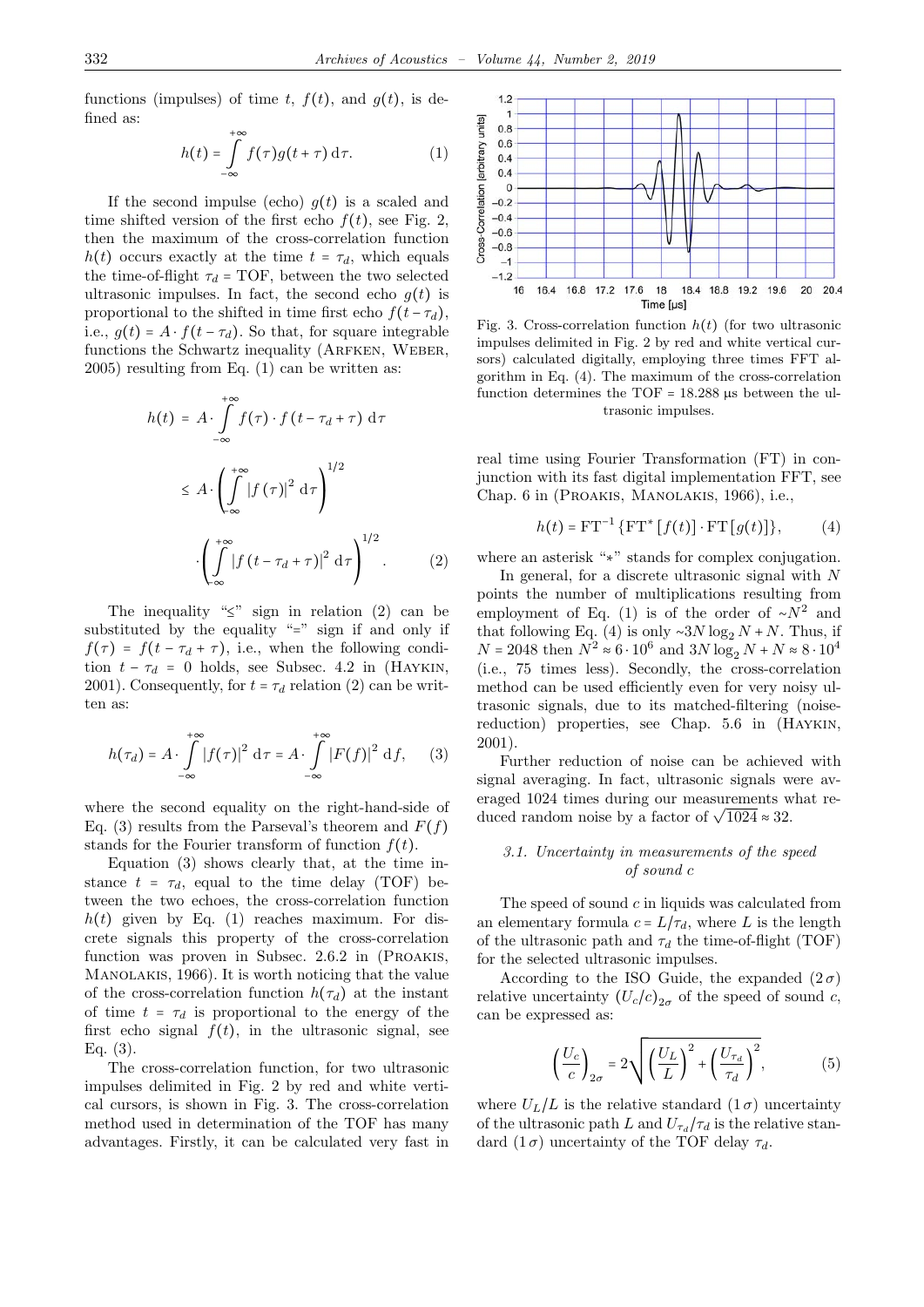The TOF delay  $\tau_d$  was measured digitally with a picosecond (repeatability) resolution. However, due to extra sources of systematic errors, such as the diffraction of ultrasonic waves, imperfections of phase characteristics of ultrasonic transducers., etc., the resulting relative standard  $(1\,\sigma)$  uncertainty  $U_{\tau_d}/\tau_d$  for the TOF delay  $\tau_d$  was estimated as:  $U_{\tau_d}/\tau_d = \pm 0.1\%$ . Similarly, the relative standard  $(1 \sigma)$  uncertainty of the ultrasonic path L (resulting from direct physical measurements and auxiliary calibration measurements in water) was estimated as:  $U_L/L = \pm 0.1\%$ .

Consequently, the final expanded relative uncertainty  $(U_c/c)_{2\sigma}$ , for the speed of sound c in liquids, equals  $\pm 0.3\%$ . The expanded relative uncertainty corresponds in this case to the 95% confidence level.

# *3.2. Uncertainty in measurements of the density* ρ

The density  $\rho$  of the Camelina sativa oil was measured initially at an atmospheric pressure (at various temperatures), using a MG-2 U-shaped tube densitometer, provided by UniLab, Poland. The density of the Camelina sativa oil at high-pressure conditions (up to 660 MPa) was evaluated by measuring changes in the volume occupied by a sample of the Camelina sativa oil, i.e., applying the following standard formula:  $\rho(p, T) = m/V(p, T)$ , where m is the mass and  $V(p, T)$  is the actual volume of the sample of the Camelina sativa oil in the chamber at a pressure  $p$ and temperature  $T$ . The initial volume of the investigated Camelina sativa oil in the chamber at an atmospheric pressure was  $22 \text{ cm}^3$ . Changes in volume of the pressure chamber were determined from observations of the displacement of the piston mounted on the chamber's top. The mechanical displacement of the piston has been measured by a digital caliper, see Fig. 1. Corrections resulting from expansion of the chamber diameter, were calculated from Lamé equations and taken onto account during the final calculations of the actual chamber volume. The main source of error in evaluation of the actual volume of the pressure chamber was consequently the error in measurements of the piston displacement, that has been measured by a digital caliper with a standard uncertainty σ of 0.02%. Hence, the standard uncertainty σ in determination of the chamber volume was estimated to be 0.06%.

### 4. Experimental results

# *4.1. Speed of sound* c

The measurements of the speed of sound  $c$  and density  $\rho$  of the Camelina sativa oil were performed at a pressure range from 0.1 to 660 MPa, and at temperatures ranging from 3 to 30○ .



Fig. 4. Measured isotherms of the speed of sound  $c$  in the Camelina sativa oil, as a function of pressure.

Figure 4 shows the measured values of the speed of sound  $c$  in the Camelina sativa oil as a function of pressure at four different temperatures (3, 10,  $20$  and  $30^{\circ}$ ).

The discrete set of values of the speed of sound  $c(p, T)$ , measured for a finite number of the selected pressures  $p$  and temperatures  $T$ , was subsequently approximated by a continuous polynomial of the order of 3 of two independent variables, i.e., the pressure p and temperature  $T$ , see Eq.  $(6)$ ,

$$
c(p,T) = a + bp + cT + dp2 + eT2 + fpT
$$

$$
+ gp3 + hT3 + ipT2 + jp2T,
$$
(6)

where the coefficients of the approximation polynomial were found to be:  $a = 1529.0798$ ,  $b = 3.27583$ ,  $c = -6.68048, d = -0.004012, e = 0.14375, f = 0.01014,$  $g = 3.2794e{-}06$ ,  $h = -0.00207$ ,  $i = 1.8118e{-}05$ ,  $j =$ −2.2857e–05.

The coefficients  $a, b, c, d, e, f, g, h, i, \text{ and } j \text{ in}$ Eq. (8) were fit to the experimental data applying the commercial software package Table Curve 3D (Systat, USA).

The above continuous formula  $(Eq. (6))$  for p and T will be very convenient in further calculations of selected physico-chemical parameters, such as: adiabatic compressibility  $\beta_a$ , surface tension  $\sigma$ , and thermal conductivity k.

To estimate the quality of the continuous polynomial approximation with Eq. (6), the authors compared the values of the speed of sound c measured in the sample of the Camelina sativa oil with the numerical values provided by the polynomial approximation itself. To quantify the difference between the measured and approximated values of the speed of sound  $c$ , the authors calculated a number of the corresponding statistical parameters, such as the absolute average deviation (AAD), the maximum deviation (MD), the average deviation (Bias) and the standard deviation  $\sigma$  that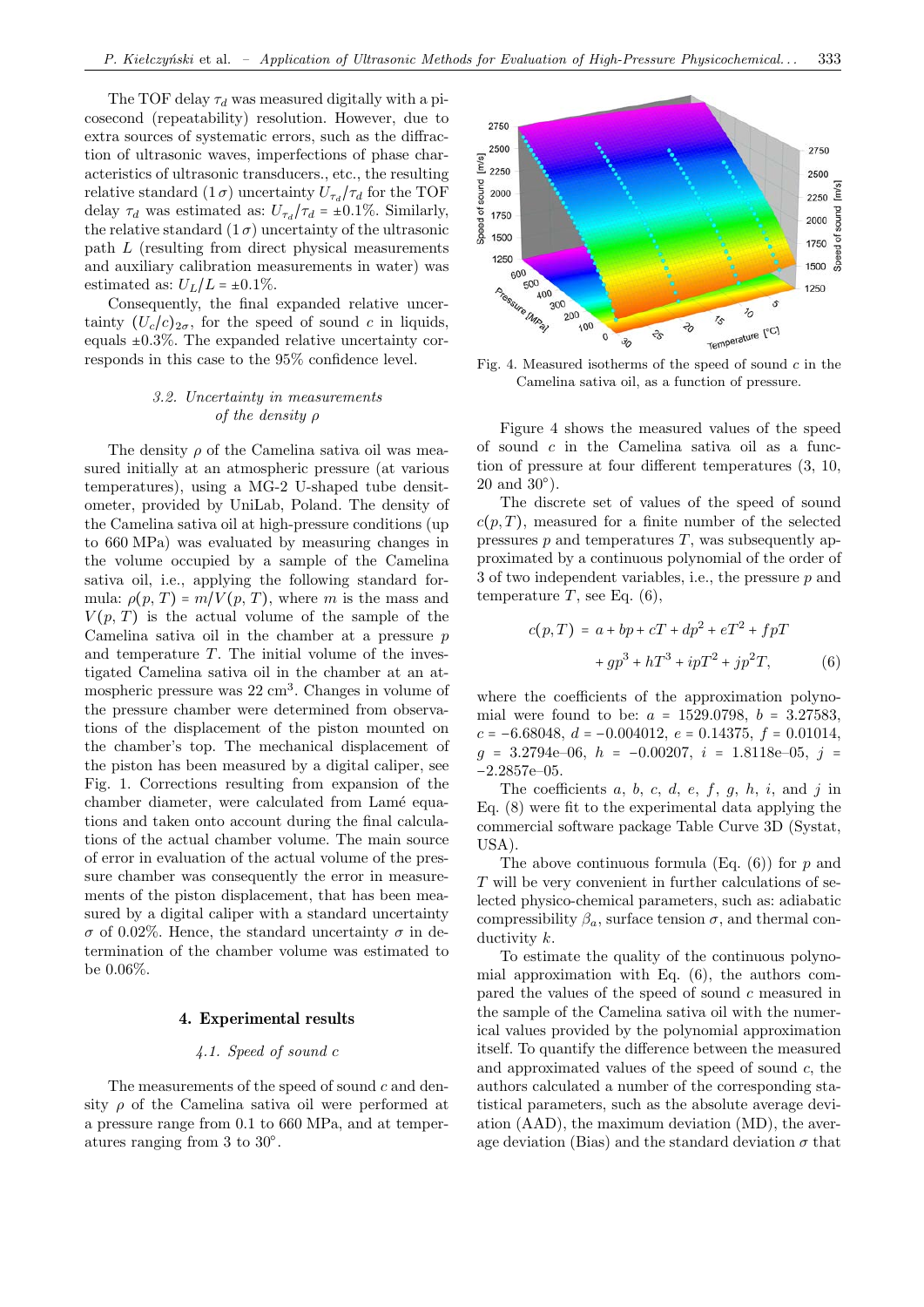are defined, respectively, as follows (Comunas *et al*., 2009)

$$
AAD = \frac{100}{N} \sum_{i=1}^{N} \left| \frac{c_i^{\exp} - c_i^{\text{cal}}}{c_i^{\exp}} \right|,
$$
 (7)

$$
MD = \max\left(100 \left| \frac{c_i^{\exp} - c_i^{\text{cal}}}{c_i^{\exp}} \right| \right),\tag{8}
$$

Bias = 
$$
\frac{100}{N} \sum_{i=1}^{N} \frac{c_i^{\exp} - c_i^{\text{cal}}}{c_i^{\exp}},
$$
 (9)

$$
\sigma = \sqrt{\frac{\sum_{i=1}^{N} (c_i^{\exp} - c_i^{\exp})^2}{N - m}}, \quad i = 1, ..., N, \quad (10)
$$

where  $c_i^{\text{exp}}$  is the experimentally measured speed of sound,  $c_i^{\text{cal}}$  represents the speed of sound calculated from the polynomial formula  $(Eq. (6))$ , N is the number of the experimental data  $(N = 106)$ , and m is the number of adjustable parameters in the polynomial formula (in our case  $m = 10$ ).

Statistical parameters of the polynomial approximation for the measured speed of sound  $c$  in the Camelina sativa oil are given in Table 1.

Table 1. Statistical parameters of the continuous polynomial approximation (Eq. (6)) for the measured speed of sound c in the Camelina sativa oil sample,  $r^2$  is the coefficient of determination.

| Statistical<br>parameter | A A D<br>$\%$ | МĐ<br>[%] | Bias<br>[%] | m/s  | $r^2$   |
|--------------------------|---------------|-----------|-------------|------|---------|
| Numerical<br>value       | 0.188         | 0.53      | $-0.00131$  | 4.46 | 0.99982 |

# *4.2. Density* ρ

The density  $\rho$  of the Camelina sativa oil sample, measured as a function of pressure and temperature, is shown in Fig. 5.



Fig. 5. Density  $\rho$  isotherms of the Camelina sativa oil measured as a function of pressure.

Figure 5 shows that the density  $\rho$  isotherms as a function of pressure have the same character as the corresponding isotherms of the speed of sound  $c$  in Fig. 4.

Similarly to the speed of sound  $c$ , the discrete set of the measured density  $\rho$  of the Camelina sativa oil was approximated by a continuous third order polynomial of two independent variables,  $p$  and  $T$ , as follows:

$$
\rho(p,T) = A + Bp + CT + Dp^{2} + ET^{2} + FpT + Gp^{3} + HT^{3} + IpT^{2} + Jp^{2}T,
$$
\n(11)

where the coefficients of the approximation polynomial were found to be:  $A = 0.933876$ ,  $B = 0.0004567$ ,  $C = -0.0009742, D = -5.15941e{-}07, E = 2.36582e{-}05,$  $F = 1.96998e-06$ ,  $G = 4.17576e-10$ ,  $H = -3.59353e-07$ ,  $I = -1.44167e-08$ ,  $J = -1.97983e-09$ .

The coefficients  $A, B, C, D, E, F, G, H, I$ , and J in Eq. (11) were fit to the experimental data employing a commercial software package Table Curve 3D (Systat, USA).

To evaluate the quality of the approximation with Eq. (11), the statistical parameters given by Eqs  $(7)-(10)$  were calculated and presented in Table 2.

Table 2. Statistical parameters of the continuous polynomial approximation (Eq. (11)) for the measured density  $\rho$ of the Camelina sativa oil,  $r^2$  is the coefficient of determination.

| Statistical<br>parameter | AAD<br>$\frac{100}{20}$ | MD.<br>$\%$ | Bias<br>$\mathcal{O}_{\mathcal{O}}$                                            | m/s | $\mathbb{R}^2$ |
|--------------------------|-------------------------|-------------|--------------------------------------------------------------------------------|-----|----------------|
| value                    |                         |             | Numerical $ 0.0344 0.10 $ -2.42 $\cdot 10^{-5}$ $ 4.45 \cdot 10^{-4} 0.99993 $ |     |                |

The calculated statistical parameters (AAD, MD, Bias and Standard Deviation) are lower than the experimental uncertainties of the measured speed of sound c and density  $\rho$ . This justifies the use of the values of the speed of sound c and density  $\rho$ , determined from the continuous polynomial approximations  $(Eqs (6)$  and  $(11)$ ), in the following calculations (see Sec. 5) involving the measured speed of sound  $c$  and density  $\rho$  of the Camelina sativa oil.

# 5. High-pressure physicochemical parameters of the Camelina sativa oil evaluated from the measured speed of sound *c* and density  $\rho$

All physicochemical parameters of the Camelina sativa oil sample, presented in Sec. 5, such as the acoustic impedance  $Z_a$ , surface tension  $\sigma$  and thermal conductivity  $k$ , were calculated in the low-pressure liquid phase region, i.e., for pressures not exceeding 660 MPa.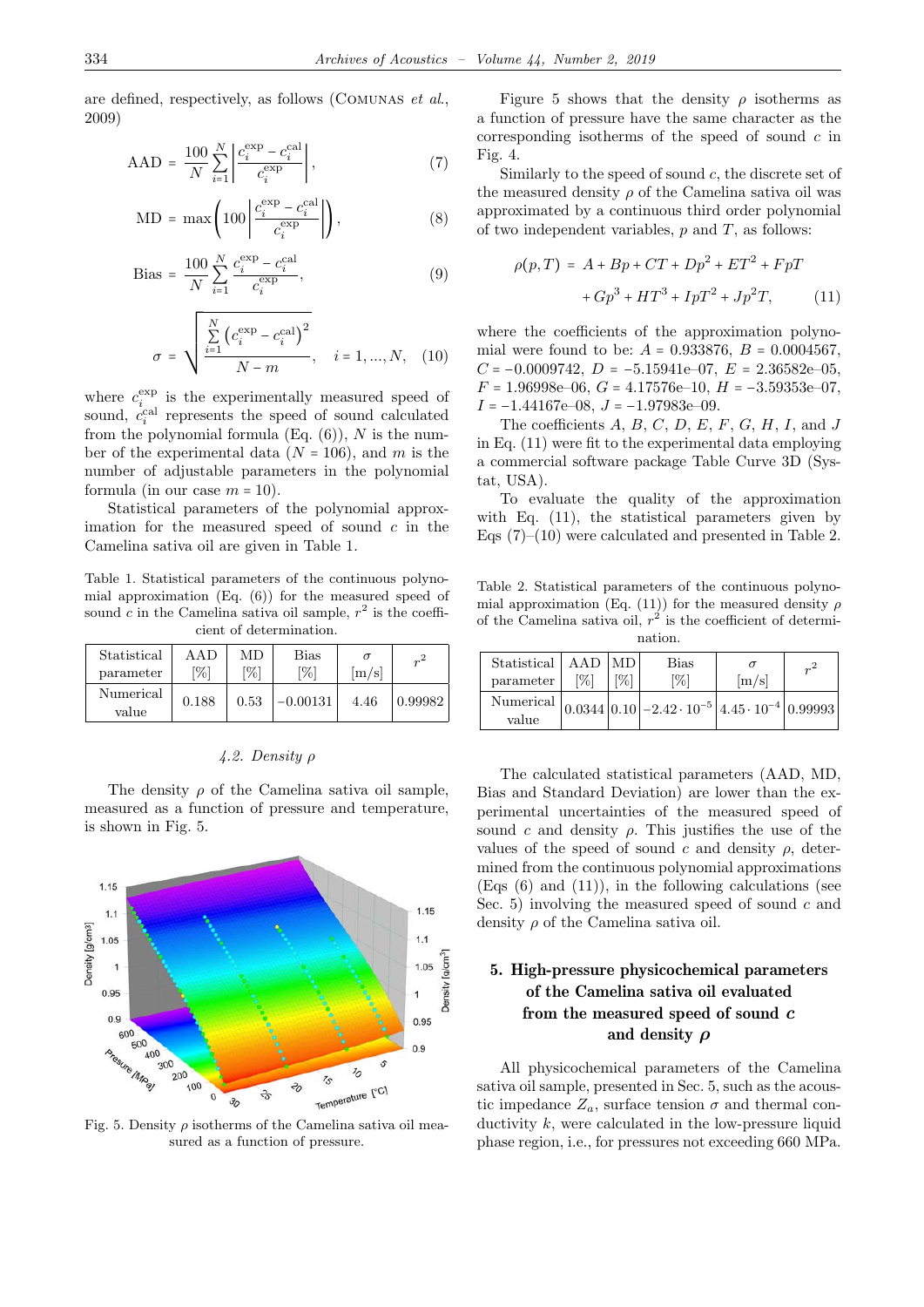### *5.1. Acoustic impedance* Z<sup>a</sup>

The acoustic impedance  $Z_a$  is a fundamental physical parameter of liquids. It is directly correlated with the structure and composition of the liquid. The acoustic impedance  $Z_a$  is of vital importance in the ultrasonic investigation of liquids and liquid mixtures because it can provide a valuable information about the properties of liquid foodstuffs (McClements, 1995).

Acoustic impedance is also a very helpful quantity in Non-Destructive Testing of Materials. The knowledge of changes of acoustic impedance can be used to estimate the quality and composition of liquid foodstuffs (e.g. edible oils) (Ali, Ali, 2014).

Acoustic impedance  $Z_a$  which, by definitions, equals to the ratio of acoustic pressure to particle velocity of the acoustic wave, can be evaluated on the basis of the speed of sound c and density  $\rho$  as follows:

$$
Z_a(p,T) = \rho(p,T) \cdot c(p,T) \quad [\text{kg/(m}^2 \cdot \text{s)}]. \tag{12}
$$

The dependence of the acoustic impedance  $Z_a$  of the low-pressure phase of the Camelina sativa oil on pressure  $p$  and temperature  $T$  (evaluated from Eqs (6),  $(11)$ , and  $(12)$  is presented in Fig. 6.



Fig. 6. Acoustic impedance  $Z_a$  of the low-pressure phase of the Camelina sativa oil, as a function of pressure  $p$  and temperature T.

#### *5.2. Surface tension* σ

Surface tension is one of the key physicochemical parameters of liquid foodstuffs necessary in the optimization of high-pressure food processing. Precise control of surface tension is crucial in high-pressure food processing.

The surface tension  $\sigma$  is defined as the energy dW (Gibbs free energy) that must be supplied to increase the surface area of a liquid by one unit  $dA$ , namely (AUERBACH, 1948):

$$
\sigma(p,T) = \frac{dW}{dA} = 6.33 \cdot 10^{-10}
$$

$$
\cdot \rho(p,T) \cdot c^{3/2}(p,T) \quad [N/m], \qquad (13)
$$

where c and  $\rho$  are speed of sound and density, respectively.

Figure 7 displays the dependence of the surface tension  $\sigma$  in the Camelina sativa oil sample versus pressure  $p$  and temperature  $T$  (computed from Eqs  $(6)$ , (11), and (13)).



Fig. 7. Surface tension  $\sigma$  (evaluated values are indicated by circles) of the Camelina sativa oil, as a function of pressure p and temperature T.

#### *5.3. Thermal conductivity* k

Thermal conductivity k reflects the rate at which heat is conducted in a medium. Thermal conductivity k of materials is a relevant thermophysical parameter for heat transfer modeling and evaluating thermal profiles in high-pressure technological processes. In quantitative terms, the thermal conductivity specifies the quantity of heat that will be transferred in a unit of time across a unit thickness of the material if a unit temperature gradient occurs through this thickness (SINGH, HELDMAN, 2009).

To evaluate the thermal conductivity  $k$ , we applied the modified Bridgman formula (BIRD *et al.*, 1976). This formula follows the theory of heat conduction in liquids based on the Debye's concept, in which the phenomenon of heat conduction is described in terms



Fig. 8. Thermal conductivity  $k$  of the Camelina sativa oil, as a function of pressure  $p$  and temperature  $T$ .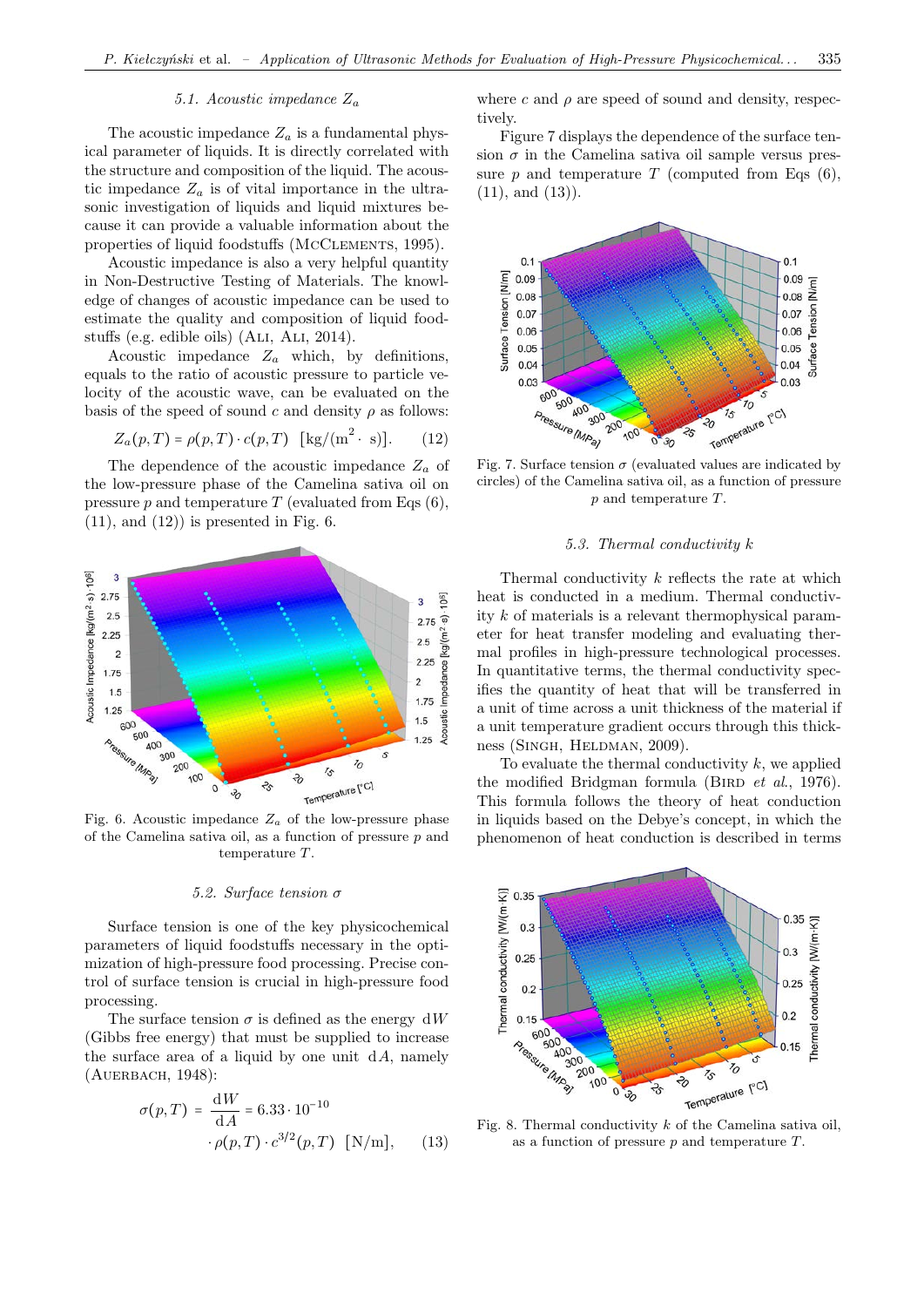of thermal phonons and anharmonic vibrations of the particles in the medium (quasi-lattice):

$$
k(p,T) = 3 \cdot \delta \cdot \left(\frac{N}{M}\right)^{2/3} \cdot \rho^{2/3}(p,T)
$$

$$
\cdot k_B \cdot c(p,T) \quad [\text{W/(m·K)],} \qquad (14)
$$

where  $\delta$  is the correction factor,  $\delta$  = 3.844 for Camelina sativa oil,  $N = 6.02214 \cdot 10^{23} \text{ mol}^{-1}$  is the Avogadro number, M is the molar mass  $(M = 0.8989 \text{ kg/mol}$  for Camelina sativa oil),  $k_B = 1.38065 \cdot 10^{-23}$  J/K is the Boltzmann's constant.

Figure 8 shows the dependence of the thermal conductivity  $k$  of the Camelina sativa oil, versus pressure and temperature, calculated from Eqs (6), (11), and (14).

## 6. Discussion

The objective of the research, presented in this paper, was to investigate an impact of high pressure on the physicochemical parameters of liquids (on the example of Camelina sativa oil), by using a novel (in the high-pressure range) ultrasonic methods. Subsequently, on the basis of measured isotherms of the speed of sound and density, high-pressure isotherms of various physicochemical parameters of the Camelina sativa oil, such as the acoustic impedance  $Z_a$ , surface tension  $\sigma$  and thermal conductivity k were evaluated.

The physicochemical parameters of the Camelina sativa oil change significantly with increasing temperatures and pressures. For example, the acoustic impedance  $Z_a$  is affected mostly by the changes of pressure  $p$ , i.e., it increases about two and half times when the pressure increases from the atmospheric pressure  $(0.1 \text{ MPa})$  to 660 MPa at a temperature of 30 $^{\circ}$ C, see Fig. 6. Similarly, the thermal conductivity  $k$  depends mainly on the pressure, i.e., it increases approximately two times when the pressure rises from 0.1 to 660 MPa at a temperature of 30○C, see Fig. 8.

According to the Bridgman formula, the thermal conductivity is inversely proportional to the distance between the adjacent particles in the medium (quasilattice). This distance diminishes with the increase in pressure and increases with temperature augmentation. Therefore, the thermal conductivity of the Camelina sativa oil grows with increasing pressure and diminishes (slightly) with the rise of temperature, see Fig. 8.

#### 7. Conclusions

Main implications following from the results of research presented in this paper can be summarized as follows:

1) At present, only the ultrasonic methods can be efficiently used in an on-line monitoring of highpressure physicochemical parameters of liquids (e.g., Camelina sativa oil). By contrast, the conventional mechanical methods cannot be extended to the high pressure region.

- 2) Application of efficient signal processing procedures enhances markedly the accuracy of highpressure ultrasonic measurements in liquids.
- 3) Knowledge of quantitative and qualitative characteristics of high-pressure thermophysical parameters of liquid foodstuffs, such as the Camelina sativa oil, is of crucial importance in modeling and optimization of high-pressure technological processes of preservation and conservation of liquid foodstuffs as well as in jet-biofuels technology.

The determination of Camelina sativa oil selected physicochemical parameters, such as the acoustic impedance  $Z_a$ , surface tension  $\sigma$  and thermal conductivity  $k$ , is an original authors' contribution to the state-of-the art.

#### References

- 1. ABRAMOVIČ H., ABRAM V. (2005), *Physico-chemical properties, composition and oxidative stability of Camelina sativa oil*, Food Technology and Biotechnology, **43**, 63–70.
- 2. Ali S.K.M., Ali B. (2014), *Acoustics impedance studies in some commonly used edible oils*, International Journal of Innovative Science, Engineering & Technology, **1**, 563–566.
- 3. Ardia A., Knorr D., Heinz V. (2004), *Adiabatic heat modelling for pressure build-up during high-pressure treatment in liquid-food processing*, Food and Bioproducts Processing, **82** (C1), 89–95.
- 4. Arfken G.B., Weber H.J. (2005), *Mathematical methods for physicists*, Ch. 10, 6th edition, Elsevier, Amsterdam.
- 5. Auerbach R. (1948), *Oberfl¨achenspannung und Schallgeschwindigkeit*, Experientia, **4**, 473–474.
- 6. Bird R.B., Stewart W.E., Lightfoot E.N. (1976), *Transport phenomena*, John Wiley and Sons, New York.
- 7. CIUBOTA-ROSIE C., RUIZ J.R., RAMOS M.J., PÉrez A. (2013), *Biodiesel from Camelina sativa: A comprehensive characterization*, Fuel, **105**, 572–577.
- 8. COMUÑAS M., BAZILE J.P., BAYLAUCQ A., BONED C. (2008), *Density of Diethyl Adipate using a new vibrating tube densimeter from (293.15 to 403.15) K and up to 140 MPa. Calibration and Measurements*, Journal of Chemical and Engineering Data, **53**, 986–994.
- 9. Dzipa M. (2010), *Study of the effects of temperature and pressure on the thermodynamic and acoustic properties of 2-methyl-1-butanol at temperatures from 293 K to 318 K and pressures up to 100 MPa*, International Journal of Thermophysics, **31**, 55–69.
- 10. Haykin S. (2001), *Communication systems*, 4th edition, John Wiley and Sons, New York.